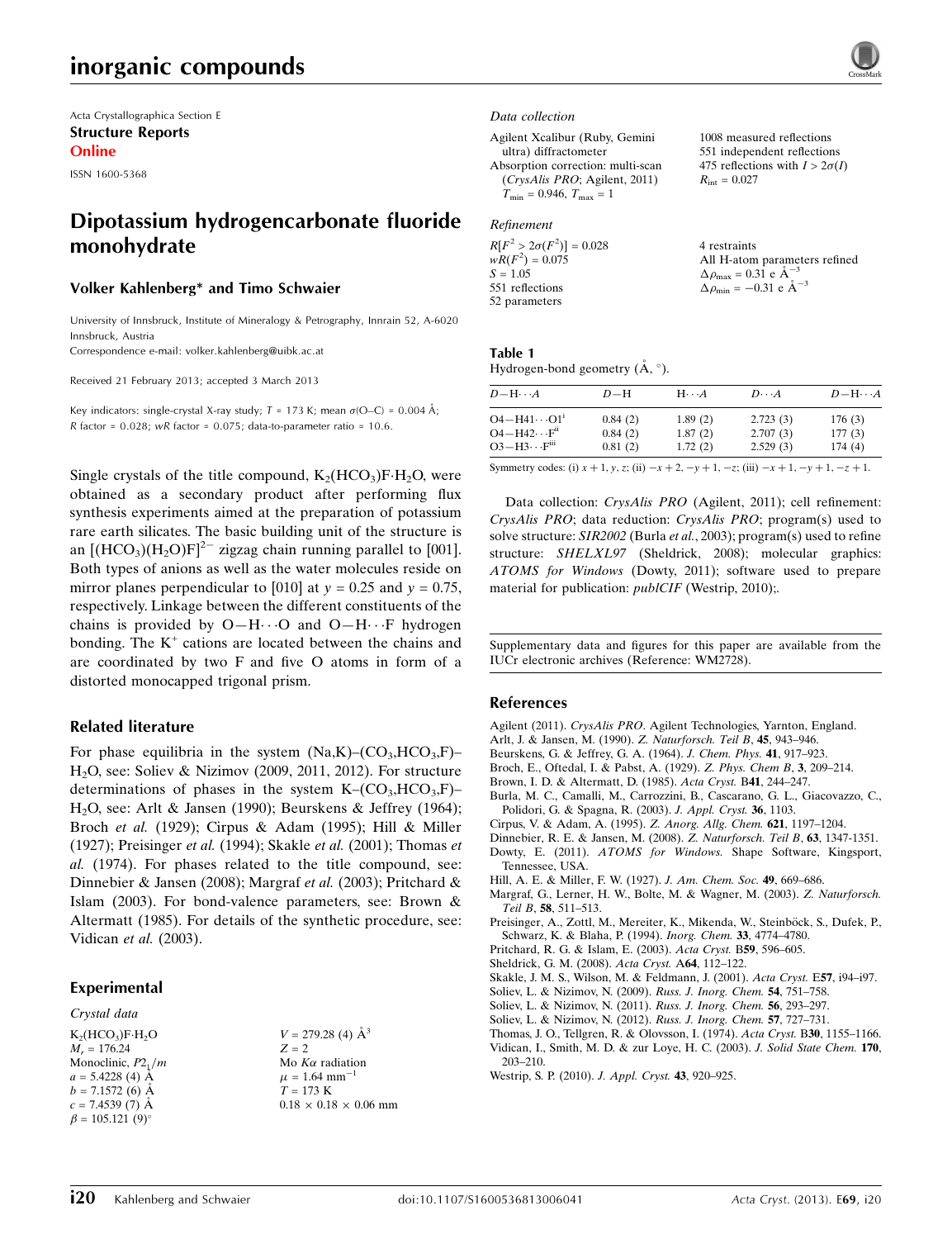# **supporting information**

*Acta Cryst.* (2013). E**69**, i20 [doi:10.1107/S1600536813006041]

# **Dipotassium hydrogencarbonate fluoride monohydrate**

# **Volker Kahlenberg and Timo Schwaier**

#### **S1. Comment**

In the present paper we describe a previously unknown phase within the multinary system  $K-(CO<sub>3</sub>, HCO<sub>3</sub>, F)-H<sub>2</sub>O$  which represents the first example of an alkali metal double salt containing hydrogencarbonate as well as fluoride anions.

Basic building units of the structure are  $[(HCO<sub>3</sub>)(H<sub>2</sub>O)F]<sup>2</sup>$ -zigzag-chains running along the [001]-direction. Within the unit cell the chains are located on mirror planes at  $y = 0.25$  and  $y = 0.75$ , respectively. As can be seen from Fig. 1, a single water molecule in the chain provides two intermolecular hydrogen bonds with neighboring hydrogencarbonate and fluorine anions. Each fluorine atom in turn is the acceptor of two hydrogen bonds from adjacent  $H_2O$  and  $(HCO_3)$ moieties (Table 1). The C—O bond lengths  $(1.250 (3)-1.350 (4)$  Å) and the O—C—O bond angles  $(114.7 (2)-127.6 (3)$ °) are in meaningful ranges. The distortions of the hydrogencarbonate group (point group symmetry *m*) follow the expected trends: the considerably longer C—O3 bond represents the linkage between the central carbon atom and the OH-group, which is also involved in hydrogen bonding. Consequently, the O1—C—O3 and O2—C—O3 angles are significantly smaller than 120°, whereas the O1—C—O2 angle is larger compared with the ideal undistorted case.

The potassium cations are coordinated by two fluorine and five oxygen atoms. The resulting coordination polyhedron can be described as a distorted monocapped trigonal prism (Fig. 2). Bond valence sum calculations were performed for the K<sup>+</sup> cations using the bond valence parameters for K—O and K—F of Brown & Altermatt (1985). The resulting value in valence units (v.u.) is 1.10 and thus is reasonably close to the expected value of 1.0 v.u..

A slightly different description of the structure results when anion-centred polyhedra are considered as well. Actually, each F anion is surrounded by two hydrogen atoms (belonging to a water molecule and a hydrogencarbonate group, respectively) and four additional equatorial potassium atoms in form of a distorted octahedron (Fig. 3). Edge-sharing between adjacent octahedra results in columns running along [010]. The linkage between the octahedral columns with the laterally attached H<sub>2</sub>O and (HCO<sub>3</sub>)-groups is realised by O4—H41<sup> $\cdots$ </sup> O1 hydrogen bonds (Fig. 4).

To our best knowledge, the present compound represents the first example of an alkali hydrogencarbonate halogenide hydrate. The structure of an alkaline earth hydrogencarbonate chloride hydrate with composition  $Mg(HCO<sub>3</sub>)$ <sub>3</sub>Cl.6H<sub>2</sub>O has been reported recently (Dinnebier & Jansen, 2008). However, there are no closer structural relationships between the two phases. On the other hand, anionic chains containing  $(CO<sub>3</sub>)/(HCO<sub>3</sub>)$ -ions and water molecules have been observed in several other hydrous alkali/ammonium carbonates and hydrogencarbonates such as  $Na_2CO_3.H_2O$  (Pritchard & Islam, 2003), K<sub>2</sub>CO<sub>3</sub>.1.5H<sub>2</sub>O (Skakle *et al.*, 2001) and K<sub>4</sub>H<sub>2</sub>(CO<sub>3</sub>)<sub>3</sub>.1.5H<sub>2</sub>O (Cirpus & Adam, 1995). Concerning the general shape of the chains, the present compound and  $(NH<sub>4</sub>)<sub>4</sub>[H<sub>2</sub>(CO<sub>3</sub>)<sub>3</sub>].H<sub>2</sub>O$  (Margraf *et al.*, 2003) are closely related (Fig. 5). As can be seen from Fig. 6, in both compounds the chains are located on mirror planes.

Only recently, the phase equilibria in the multinary system  $(Na,K)$ — $(CO_3,HCO_3,F)$ — $H_2O$  have been studied at different temperatures in the range between 273 and 323 K (Soliev & Nizimov, 2009, 2011, 2012). The authors verified the existence of the following equilibrium solid phases containing potassium, for all of which detailed structural characterizations have been already performed in previous investigations:  $K_2CO_3.1.5H_2O$  (Skakle *et al.*, 2001), KHCO<sub>3</sub>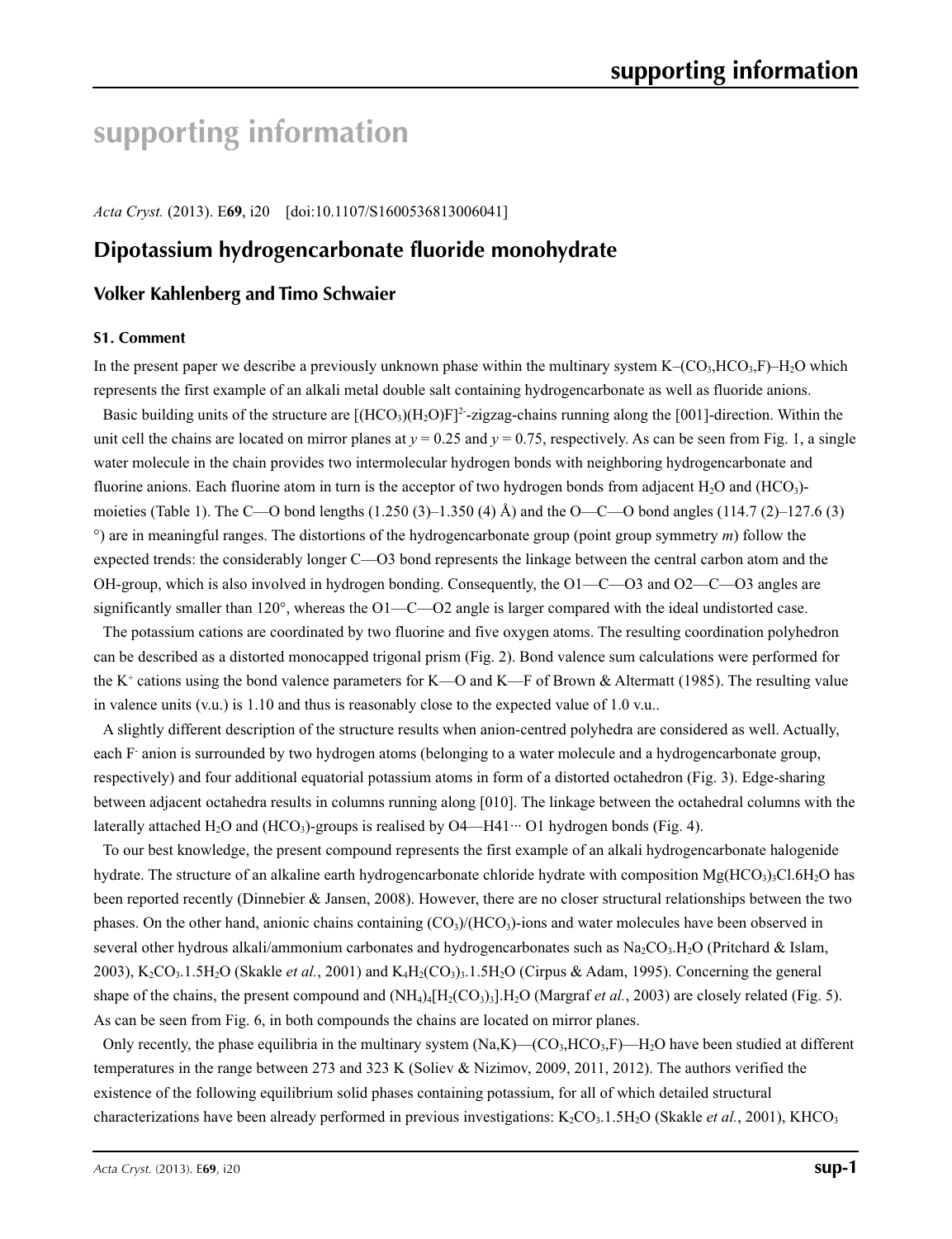(Thomas *et al.*, 1974), 2KHCO<sub>3</sub>.K<sub>2</sub>CO<sub>3</sub>.1.5H<sub>2</sub>O (or K<sub>4</sub>H<sub>2</sub>(CO<sub>3</sub>)<sub>3</sub>.1.5 H<sub>2</sub>O) (Cirpus & Adam, 1995) and KF (Broch *et al.*, 1929). On the other hand, potassium carbonate hexahydrate  $(K_2CO_3.6H_2O)$  has been identified as the stable hydrate below about 267 K (Hill & Miller, 1927). For potassium fluoride two hydrated forms have been described: KF.2H<sub>2</sub>O (Preisinger *et al.*, 1994) and KF.4H2O (Beurskens & Jeffrey, 1964). Furthermore, an anhydrous potassium fluoro-carbonate with composition  $K_3F(CO_3)$  was reported (Arlt & Jansen, 1990).

# **S2. Experimental**

Single crystals of K2(HCO3)F.H2O were obtained by chance as a by-product during the preparation of K-*REE*-silicates (*REE* is an rare earth element) from a KF flux following the approach of Vidican *et al.* (2003). After the removal of the platinum crucible the solidified melt cake was immediately crashed in an agate mortar and transferred to a glass slide under a polarizing binocular. Due to the hygroscopic character of potassium fluoride under the given experimental conditions (temperature: 296 K, relative humidity: 43%) deliquescence of the halide became obvious after 30 min. After 2 h, 50 *µ*m sized platy birefringent single crystals were observed in the solution droplets which continued to grow until the solution was completely evaporated. The sample was checked regularly over a period of two weeks. However, no indication for weathering or alteration could be detected. In order to study the compound in more detail a single-crystal of good optical quality showing sharp extinction when imaged between crossed polarizers was selected and mounted on the tip of a glass fibre using nail hardener as glue. A preliminary unit cell determination at ambient temperature using on Oxford Diffraction Gemini Ultra single-crystal diffractometer resulted in a set of lattice parameters that could not be found in the recent WEB-based version of the Inorganic Crystal Structure Database (ICSD). Therefore, we decided to perform a full data collection for structure solution. For the low temperature measurement the crystal was flash-cooled in a 173 (2) K dried air stream generated by an Oxford Cryosystems Desktop Cooler.

# **S3. Refinement**

Difference Fourier calculations revealed the positions of all missing hydrogen atoms. For the subsequent refinement the positional parameters of the H atoms were optimized with restraints using *DFIX* 0.84 (2) commands for the O—H distances and *DFIX* 1.32 (2) commands for the H···H distances (giving H—O—H angles close to 105°).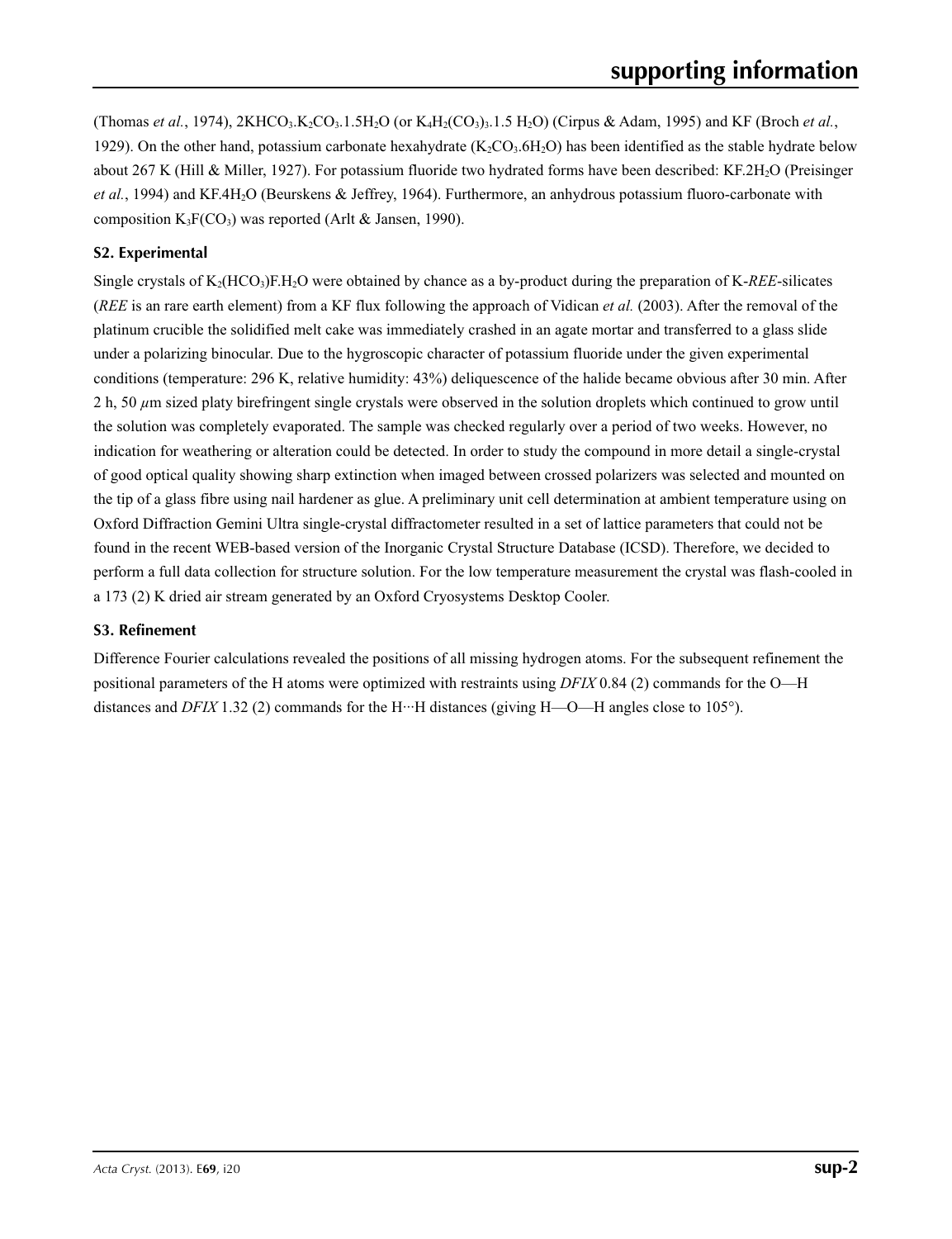

Projection of a single  $[(HCO<sub>3</sub>)(H<sub>2</sub>O)F]<sup>2</sup>$  – chain in  $y = 0.25$  parallel to [010]. C—O and O—H bonds are given as thick and thin open lines, respectively. Dashed lines correspond to H···O and H···F hydrogen bonds; thermal ellipsoids have been drawn on the 70% probability level. [Symmetry codes: (i)  $-x + 1$ ,  $-y + 1$ ,  $-z$ ; (ii)  $-x + 1$ ,  $-y + 1$ ,  $-z + 1$ ; (ix)  $x - 1$ ,  $y$ ,  $z$ ].



# **Figure 2**

Side view of the coordination polyhedron around a single K<sup>+</sup> cation. [Symmetry codes: (i) -*x* + 1, -*y* + 1, -*z*; (ii) -*x* + 1, -*y*  $+ 1, -z + 1$ ; (iii)  $-x + 2, -y + 1, -z +1$ .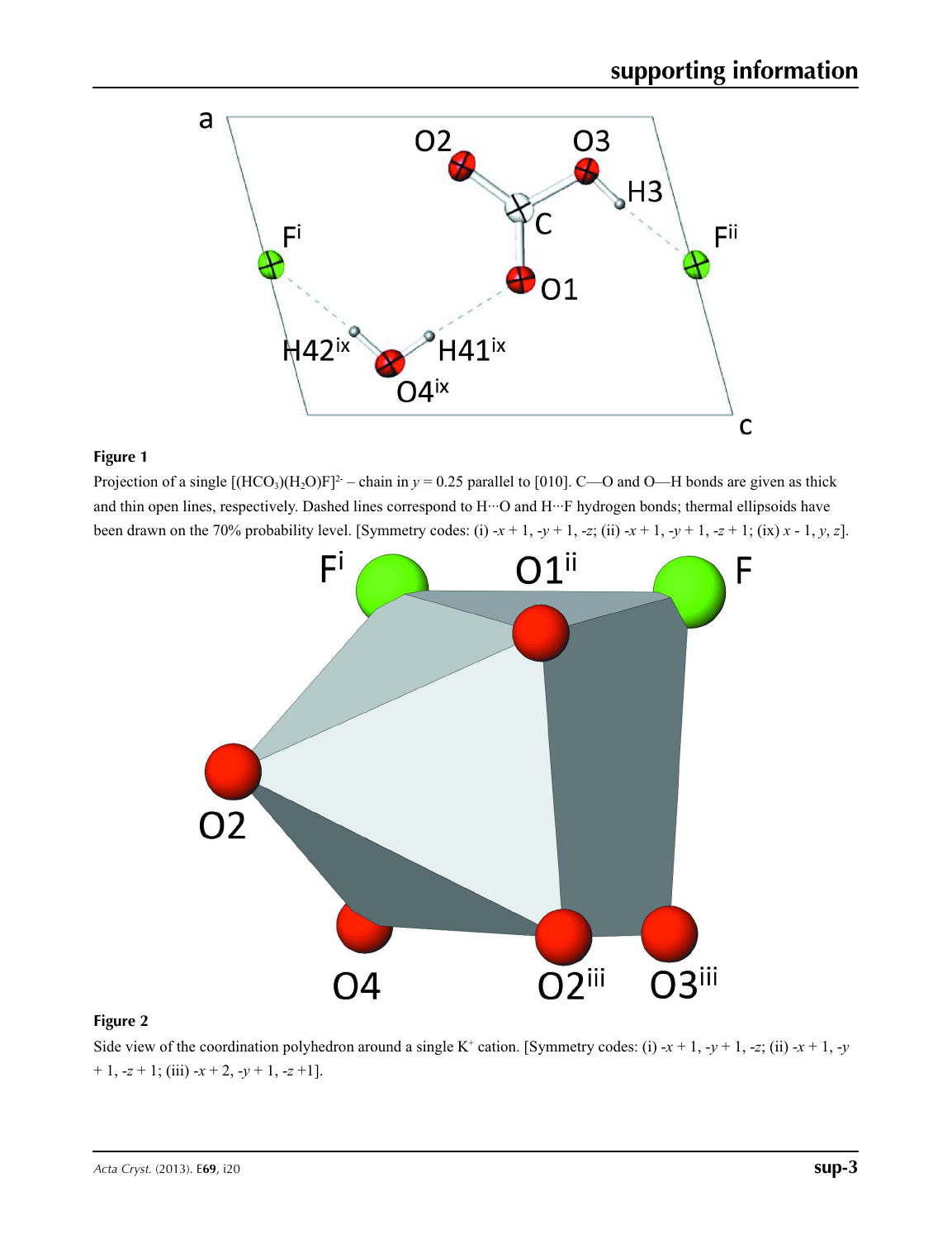

Coordination environment around a single F- anion.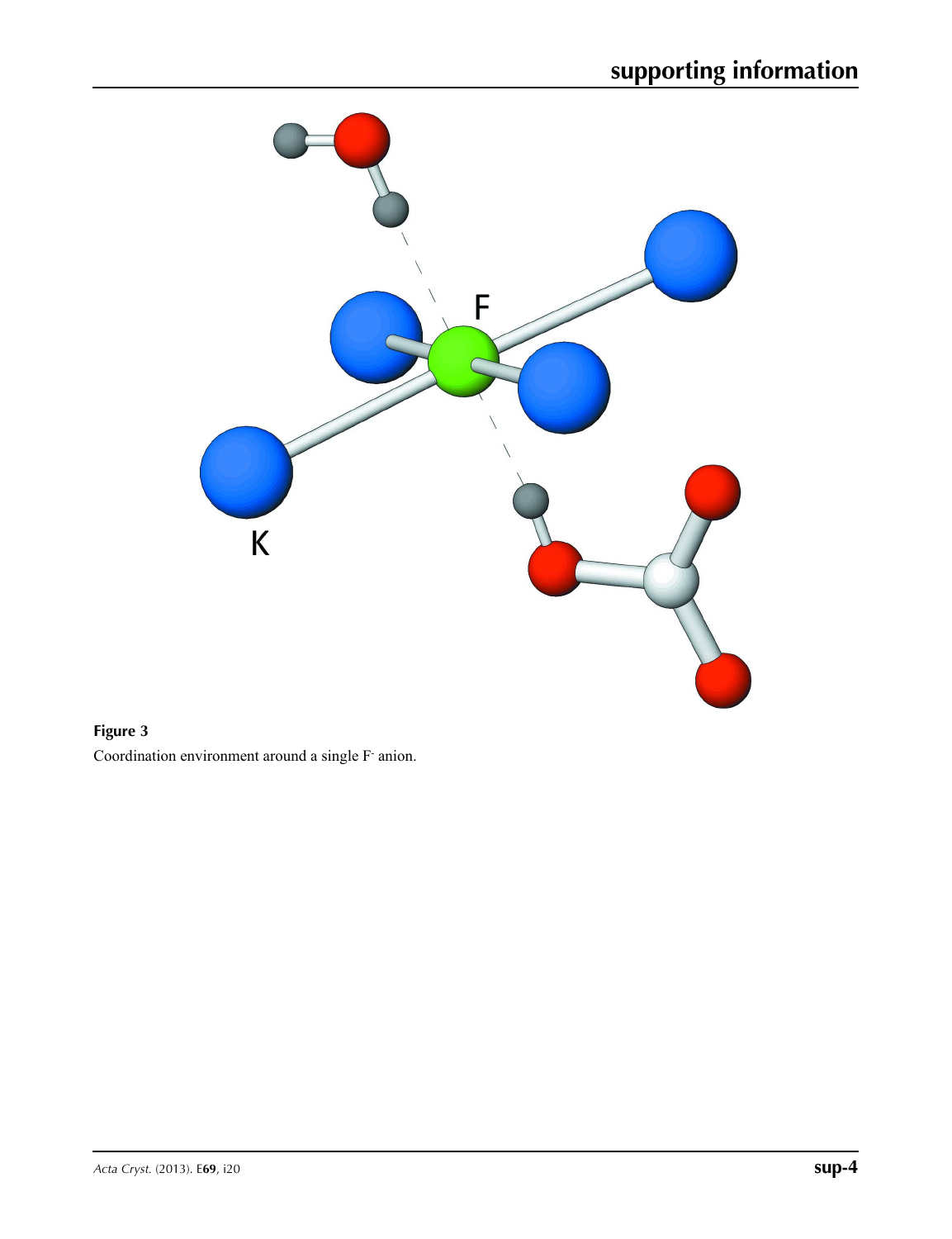

Projection of edge-sharing anion-centered chains (linked by  $H_2O$  and  $HCO_3$  – moieties) perpendicular to (100). Small blue spheres correspond to the  $K^+$  cations.





Chains containing carbonate/hydrogencarbonate and water moieties in (*a*)  $K_2(HCO_3)F.H_2O$  and (*b*)  $(NH_4)_4[H_2(CO_3)_3].H_2O.$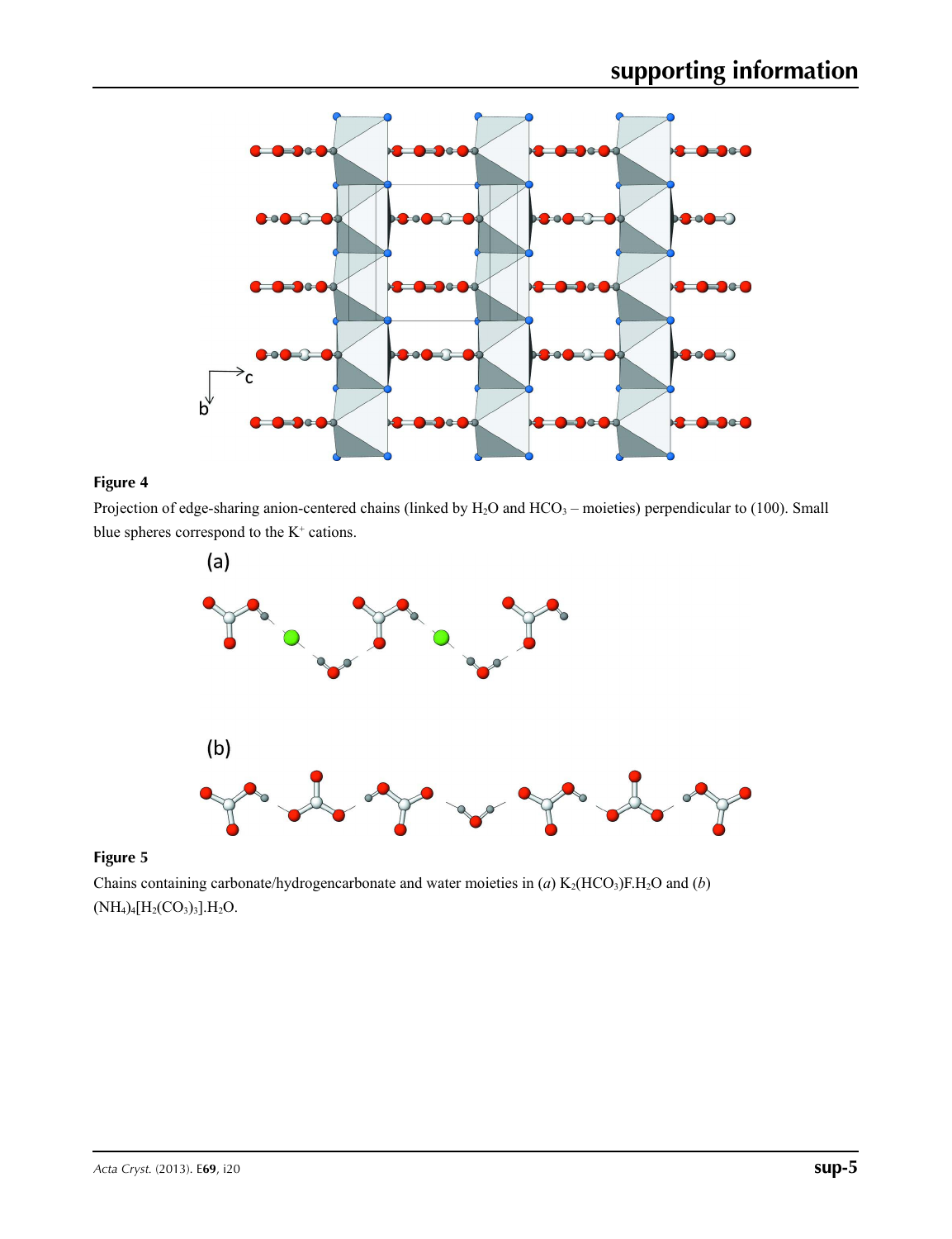

Projections of the crystal structures of (*a*) K<sub>2</sub>(HCO<sub>3</sub>)F.H<sub>2</sub>O and (*b*) (NH<sub>4</sub>)<sub>4</sub>[H<sub>2</sub>(CO<sub>3</sub>)<sub>3</sub>].H<sub>2</sub>O parallel to the chain directions. Small blue spheres correspond to the  $K^+$  cations.

# **Dipotassium hydrogen carbonate fluoride monohydrate**

### *Crystal data*

 $K_2(HCO_3)F·H_2O$  $M_r = 176.24$ Monoclinic, *P*21/*m* Hall symbol: -P 2yb  $a = 5.4228$  (4) Å  $b = 7.1572(6)$  Å  $c = 7.4539(7)$  Å  $\beta$  = 105.121 (9)<sup>o</sup>  $V = 279.28$  (4)  $\AA$ <sup>3</sup>  $Z = 2$ 

## *Data collection*

Agilent Xcalibur (Ruby, Gemini ultra) diffractometer Radiation source: Enhance (Mo) X-ray Source Graphite monochromator Detector resolution: 10.3575 pixels mm-1 *ω* scans Absorption correction: multi-scan (*CrysAlis PRO*; Agilent, 2011)  $T_{\min} = 0.946, T_{\max} = 1$ 

 $F(000) = 176$ standard setting  $D_x = 2.096$  Mg m<sup>-3</sup> Mo *Kα* radiation, *λ* = 0.71073 Å Cell parameters from 538 reflections  $\theta$  = 2.8–28.5°  $\mu$  = 1.64 mm<sup>-1</sup>  $T = 173 \text{ K}$ Plate, colourless  $0.18 \times 0.18 \times 0.06$  mm

1008 measured reflections 551 independent reflections 475 reflections with  $I > 2\sigma(I)$  $R_{\text{int}} = 0.027$  $\theta_{\text{max}} = 25.3^{\circ}, \theta_{\text{min}} = 2.8^{\circ}$  $h = -5 \rightarrow 6$  $k = -8 \rightarrow 7$ *l* = −8→7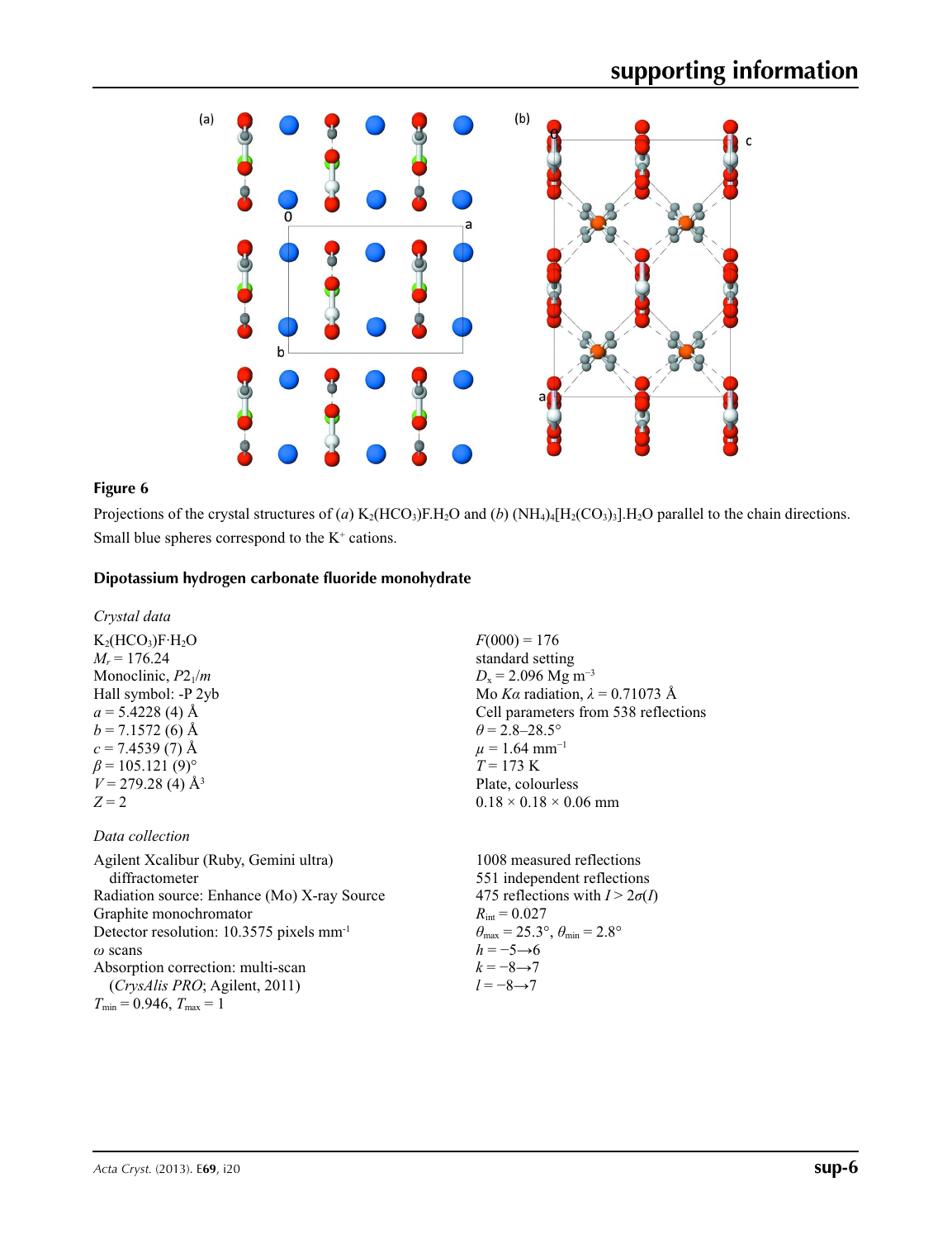*Refinement*

| Refinement on $F^2$                             | Secondary atom site location: difference Fourier   |
|-------------------------------------------------|----------------------------------------------------|
| Least-squares matrix: full                      | map                                                |
| $R[F^2 > 2\sigma(F^2)] = 0.028$                 | Hydrogen site location: inferred from              |
| $wR(F^2) = 0.075$                               | neighbouring sites                                 |
| $S = 1.05$                                      | All H-atom parameters refined                      |
| 551 reflections                                 | $w = 1/[\sigma^2(F_0^2) + (0.0329P)^2]$            |
| 52 parameters                                   | where $P = (F_o^2 + 2F_c^2)/3$                     |
| 4 restraints                                    | $(\Delta/\sigma)_{\text{max}}$ < 0.001             |
| Primary atom site location: structure-invariant | $\Delta \rho_{\text{max}} = 0.31 \text{ e A}^{-3}$ |
| direct methods                                  | $\Delta \rho_{\rm min} = -0.31$ e Å <sup>-3</sup>  |

## *Special details*

**Geometry**. All s.u.'s (except the s.u. in the dihedral angle between two l.s. planes) are estimated using the full covariance matrix. The cell s.u.'s are taken into account individually in the estimation of s.u.'s in distances, angles and torsion angles; correlations between s.u.'s in cell parameters are only used when they are defined by crystal symmetry. An approximate (isotropic) treatment of cell s.u.'s is used for estimating s.u.'s involving l.s. planes.

**Refinement**. Refinement of  $F^2$  against ALL reflections. The weighted  $R$ -factor  $wR$  and goodness of fit  $S$  are based on  $F^2$ , conventional *R*-factors *R* are based on *F*, with *F* set to zero for negative *F*<sup>2</sup>. The threshold expression of  $F^2 > 2\sigma(F^2)$  is used only for calculating *R*-factors(gt) *etc*. and is not relevant to the choice of reflections for refinement. *R*-factors based on *F*<sup>2</sup> are statistically about twice as large as those based on *F*, and *R*- factors based on ALL data will be even larger.

*Fractional atomic coordinates and isotropic or equivalent isotropic displacement parameters (Å<sup>2</sup>)* 

|                | $\mathcal{X}$ | v          | Ζ            | $U_{\rm iso}$ */ $U_{\rm eq}$ |  |
|----------------|---------------|------------|--------------|-------------------------------|--|
| K              | 0.79241(9)    | 0.50302(5) | 0.23529(7)   | 0.0170(2)                     |  |
| $\mathbf F$    | 0.4966(3)     | 0.75       | $-0.0096(2)$ | 0.0164(5)                     |  |
| O <sub>4</sub> | 1.1731(4)     | 0.25       | 0.2263(3)    | 0.0231(6)                     |  |
| H41            | 1.265(6)      | 0.25       | 0.336(2)     | $0.028*$                      |  |
| H42            | 1.280(5)      | 0.25       | 0.163(4)     | $0.028*$                      |  |
| O <sub>1</sub> | 0.4539(4)     | 0.25       | 0.5871(3)    | 0.0212(6)                     |  |
| O <sub>2</sub> | 0.8344(4)     | 0.25       | 0.5210(3)    | 0.0186(5)                     |  |
| O <sub>3</sub> | 0.8172(4)     | 0.25       | 0.8112(3)    | 0.0182(5)                     |  |
| H <sub>3</sub> | 0.708(5)      | 0.25       | 0.868(4)     | $0.022*$                      |  |
| $\mathcal{C}$  | 0.6926(6)     | 0.25       | 0.6289(4)    | 0.0150(7)                     |  |

*Atomic displacement parameters (Å2 )*

|                | $U^{11}$   | $I^{22}$   | $I^{\beta 3}$ | $I/I^2$        | $I^{13}$   | $I^{23}$       |
|----------------|------------|------------|---------------|----------------|------------|----------------|
| K              | 0.0181(3)  | 0.0121(3)  | 0.0193(4)     | $-0.00008(16)$ | 0.0021(3)  | $-0.00045(18)$ |
| $\mathbf{F}$   | 0.0177(10) | 0.0170(10) | 0.0140(10)    | $\bf{0}$       | 0.0034(8)  | $\theta$       |
| O4             | 0.0165(12) | 0.0340(14) | 0.0198(13)    | $\theta$       | 0.0065(9)  | $\theta$       |
| O <sub>1</sub> | 0.0168(12) | 0.0290(12) | 0.0179(12)    | $\overline{0}$ | 0.0046(9)  | $\theta$       |
| O <sub>2</sub> | 0.0198(11) | 0.0205(11) | 0.0171(12)    | $\overline{0}$ | 0.0079(9)  | $\theta$       |
| O <sub>3</sub> | 0.0153(11) | 0.0262(12) | 0.0136(12)    | $\bf{0}$       | 0.0049(9)  | $\theta$       |
| $\mathbf{C}$   | 0.0195(17) | 0.0082(14) | 0.0168(17)    | $\mathbf{0}$   | 0.0037(14) | $\theta$       |
|                |            |            |               |                |            |                |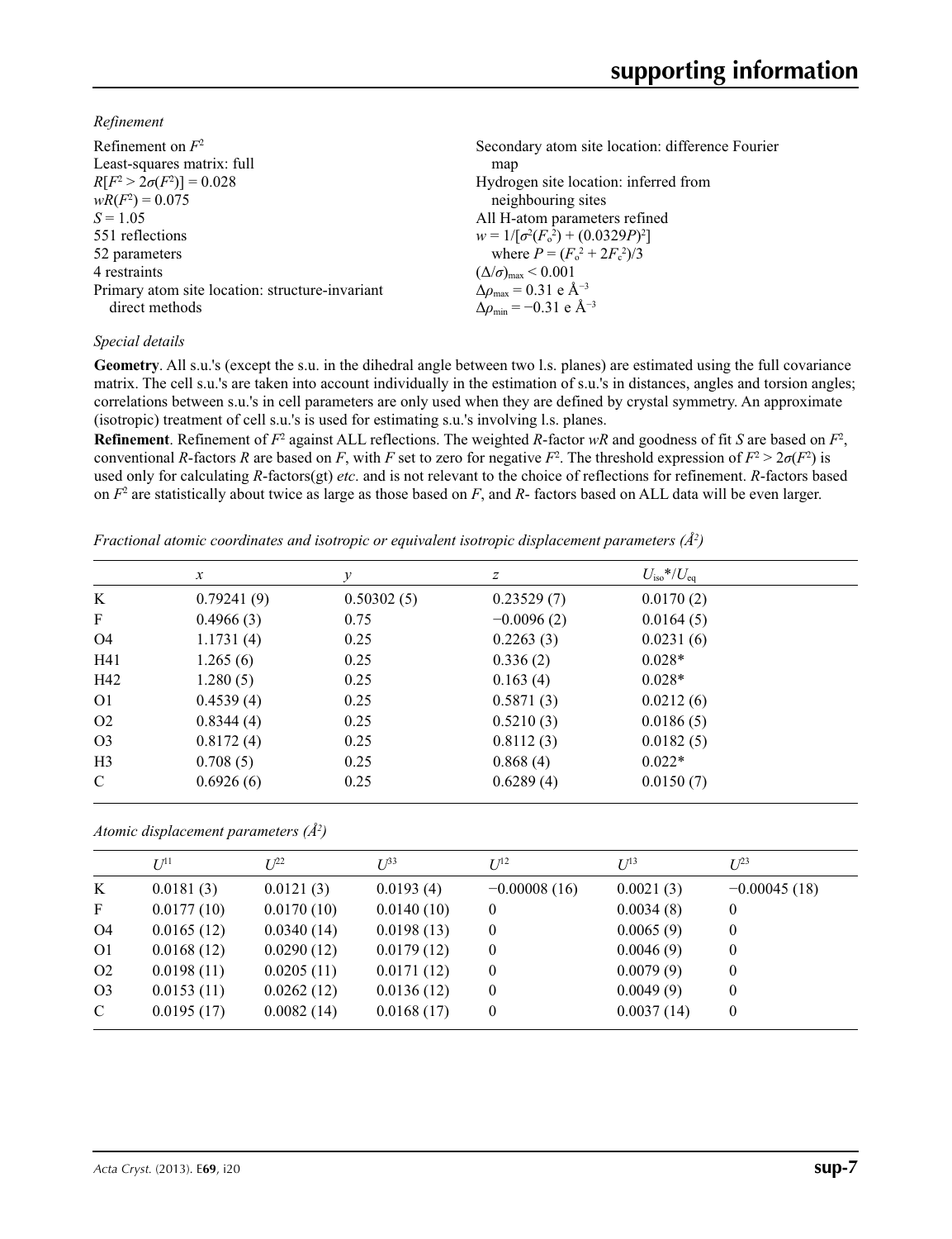*Geometric parameters (Å, º)*

| $K-Fi$                     | 2.6816(11)  | $O4 - H42$                       | 0.838(17)  |
|----------------------------|-------------|----------------------------------|------------|
| $K-F$                      | 2.7389(11)  | $O1-C$                           | 1.250(3)   |
| $K$ — $O1$ <sup>ii</sup>   | 2.7541(17)  | $O1 - K$ vii                     | 2.7541(17) |
| $K - 02$                   | 2.7590(17)  | $O1 - K^{ii}$                    | 2.7541(17) |
| $K - O4$                   | 2.7599(17)  | $O2-C$                           | 1.250(4)   |
| $K - O3$ iii               | 2.8477(18)  | $O2-Kvi$                         | 2.7590(17) |
| $K - O2$ iii               | 2.9330(16)  | $O2 - K^{iii}$                   | 2.9330(16) |
| $F - K^i$                  | 2.6816(11)  | $O2$ — $K$ <sup>viii</sup>       | 2.9330(16) |
| $F$ — $K^{iv}$             | 2.6816(11)  | $O3-C$                           | 1.350(4)   |
| $F$ — $K^v$                | 2.7389(11)  | $O3$ — $K$ <sup>iii</sup>        | 2.8477(17) |
| $O4 - Kvi$                 | 2.7599(17)  | $O3$ — $K$ <sup>viii</sup>       | 2.8477(17) |
| O4-H41                     | 0.838(17)   | $O3 - H3$                        | 0.814(18)  |
| $F^i$ —K—F                 | 82.698 (16) | $K^{vi}$ —O4—H41                 | 103.7(16)  |
| $F^i$ -K-O1ii              | 117.24(5)   |                                  | 103.7(16)  |
| $F$ —K—O1 $i$              | 68.47(5)    | $K^{vi}$ —O4—H42                 | 130.3(11)  |
| $F^i$ -K-O2                | 87.60(4)    | $K$ -O4-H42                      | 130.3(11)  |
| $F$ –K–O2                  | 148.65(6)   | H41-O4-H42                       | 103(2)     |
| $O1^{ii}$ -K- $O2$         | 90.17(5)    | $C - O1 - K$ vii                 | 118.72(13) |
| $F - K - O4$               | 81.96(5)    | $C - O1 - K$ <sup>ii</sup>       | 118.72(13) |
| $F$ —K—O4                  | 135.97(6)   | $K^{vii}$ —O1— $K^{ii}$          | 79.86 (6)  |
| $O1^{ii}$ -K- $O4$         | 153.18(6)   | $C - O2 - K$ <sup>vi</sup>       | 123.79(11) |
| $O2 - K - O4$              | 71.12(6)    | $C - 02 - K$                     | 123.79(11) |
| $F^i$ —K—O3 <sup>iii</sup> | 132.40(6)   | $K^{\rm vi}$ - O2 - K            | 82.05(6)   |
| $F$ —K—O3iii               | 80.97(4)    | $C$ —O2— $K$ <sup>iii</sup>      | 92.42 (14) |
| $O1^{ii}$ —K— $O3^{iii}$   | 97.43(4)    | $K^{vi}$ —O2— $K^{iii}$          | 141.11(8)  |
| $O2 - K - O3$ iii          | 125.94(6)   | $K$ —O2— $K$ <sup>iii</sup>      | 89.27(3)   |
| $O4 - K - O3$ iii          | 79.62(5)    | $C$ — $O2$ — $K$ <sup>viii</sup> | 92.42 (14) |
| $F^i$ —K—O2 <sup>iii</sup> | 172.55(4)   | $K^{vi}$ —O2— $K^{viii}$         | 89.27(3)   |
| $F$ —K—O2iii               | 102.32(3)   | $K$ —O2— $K$ <sup>viii</sup>     | 141.11(8)  |
| $O1^{ii}$ —K— $O2^{iii}$   | 70.01(5)    | $K^{iii}$ —O2— $K^{viii}$        | 74.13(5)   |
| $O2 - K - O2$ iii          | 90.73(3)    | $C$ -O3-Kiii                     | 94.04 (14) |
| $O4 - K - O2$ iii          | 90.63(5)    | $C - O3 - K$ viii                | 94.04 (14) |
| O3iii-K-O2iii              | 44.48 (6)   | Kiii-O3-Kviii                    | 76.74(6)   |
| $K^i$ —F— $K^iv$           | 84.96 (4)   | $C - O3 - H3$                    | 106(2)     |
| $K^i$ -F- $K^v$            | 177.20(5)   | $Kiii$ -03-H3                    | 136.9(10)  |
| $K^{iv}$ —F— $K^{v}$       | 97.302 (16) | Kviii-03-H3                      | 136.9(10)  |
| $K^i$ --- $K$              | 97.302 (16) | $O1 - C - O2$                    | 127.6(3)   |
| $K^{iv}$ —F—K              | 177.20(5)   | $O1 - C - O3$                    | 117.7(3)   |
| $K^v$ -F-K                 | 80.39(4)    | $O2-C-O3$                        | 114.7(2)   |
| $K^{vi}$ - O4 - K          | 82.01 (6)   |                                  |            |

Symmetry codes: (i) -x+1, -y+1, -z; (ii) -x+1, -y+1, -z+1; (iii) -x+2, -y+1, -z+1; (iv) -x+1, y+1/2, -z; (v) x, -y+3/2, z; (vi) x, -y+1/2, z; (vii) -x+1, *y*−1/2, −*z*+1; (viii) −*x*+2, *y*−1/2, −*z*+1.